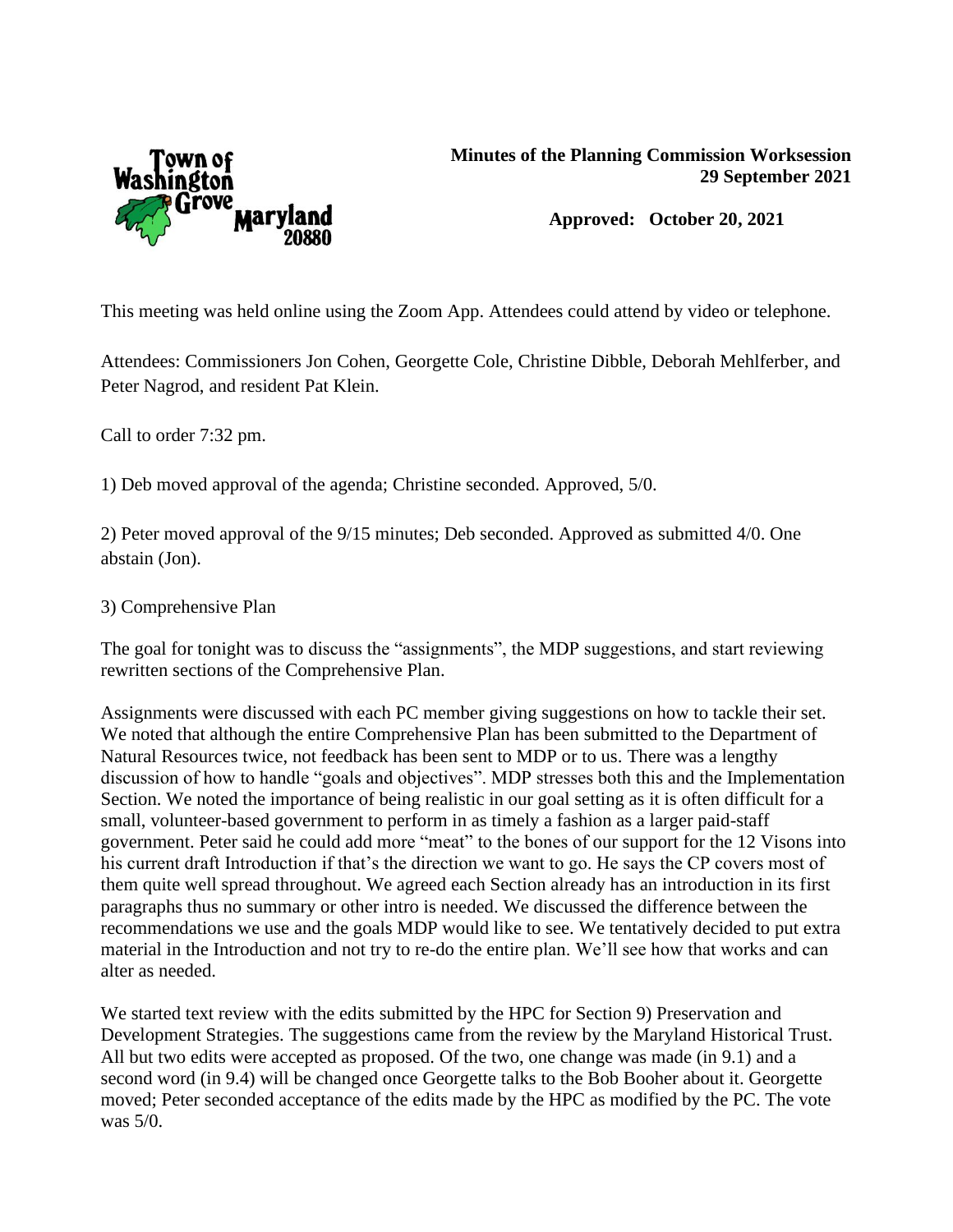Peter had a draft Introduction which covers the 12 Visions. Peter and Christine had overlapping assignments related to the MDP comments on implementation of the Twelve State Visions. We discussed various aspects of these. He and Christine will collaborate on formulating the final document.

For Section 14) Mineral Resources Element, Georgette proposed a short paragraph to clarify this Element does not apply to Washington Grove. Georgette moved; Peter seconded acceptance of Sec 14 as written. Vote 5/0.

For Section 4) Community Facilities the main criticism was that we were not using a certified playground inspector. Based on information from the Town Treasurer, information on inspections being done biennially by our insurer (LGIT) which generates written reports for the Town, was included in the section. Georgette moved; Peter seconded approval of Jon's modified section 4. Vote was 5/0.

Section 12) Housing was a collaboration between Deb and Georgette and presented by Deb. The modifications to this section are complicated by the State requirements for affordable housing which are difficult to implement in a town as small as ours. In response, there has been a significant amplification of the section related to rentals and to accessory dwelling units (ADUs). When implemented, this will provide additional housing flexibility. The changes in the current version were modified in real time at the meeting. Deb moved to approve the changes made this evening, Georgette seconded. Vote 4/0.

The section is not finished and will be addressed again at another meeting. Georgette will rewrite the two parking recommendations at the end of the final list and send out for comments. Note: Changes to other sections will be needed to support the Housing Section.

Discussed "Implementation". This will be our last mega-task. Possible approach: list all, sort by topic/who would implement. Do we want to include ALL recommendations or just the ones that deal with ZTAs and other ordinance changes? We need to remain flexible.

Peter shared his draft of the Visions part of the New Introduction. Looks good, but needs to be integrated with the current version. He will do so and send out for the PC to read before our Oct 20 meeting.

Christine has finished her draft of Section 15) State Critical Elements. She will send out before Oct 20 and we'll go over it then.

4) Moving Forward: Planning Commissioners are asked to submit the Section rewrite they are working on by Monday Oct 18 so everyone can read thein advance. This will (hopefully) facilitate or real-time review of the sections at the Wed evening work session on Oct 20.

The Google Doc folder Christine has set up is also available if you prefer to work on your section there. To access track-changes, go to the editing drop-down on the far right and choose "suggesting mode" rather than "editing mode". Google will use the mail account you signed in with to assign your name to your changes in the comment panel. We'll review together at our next session.